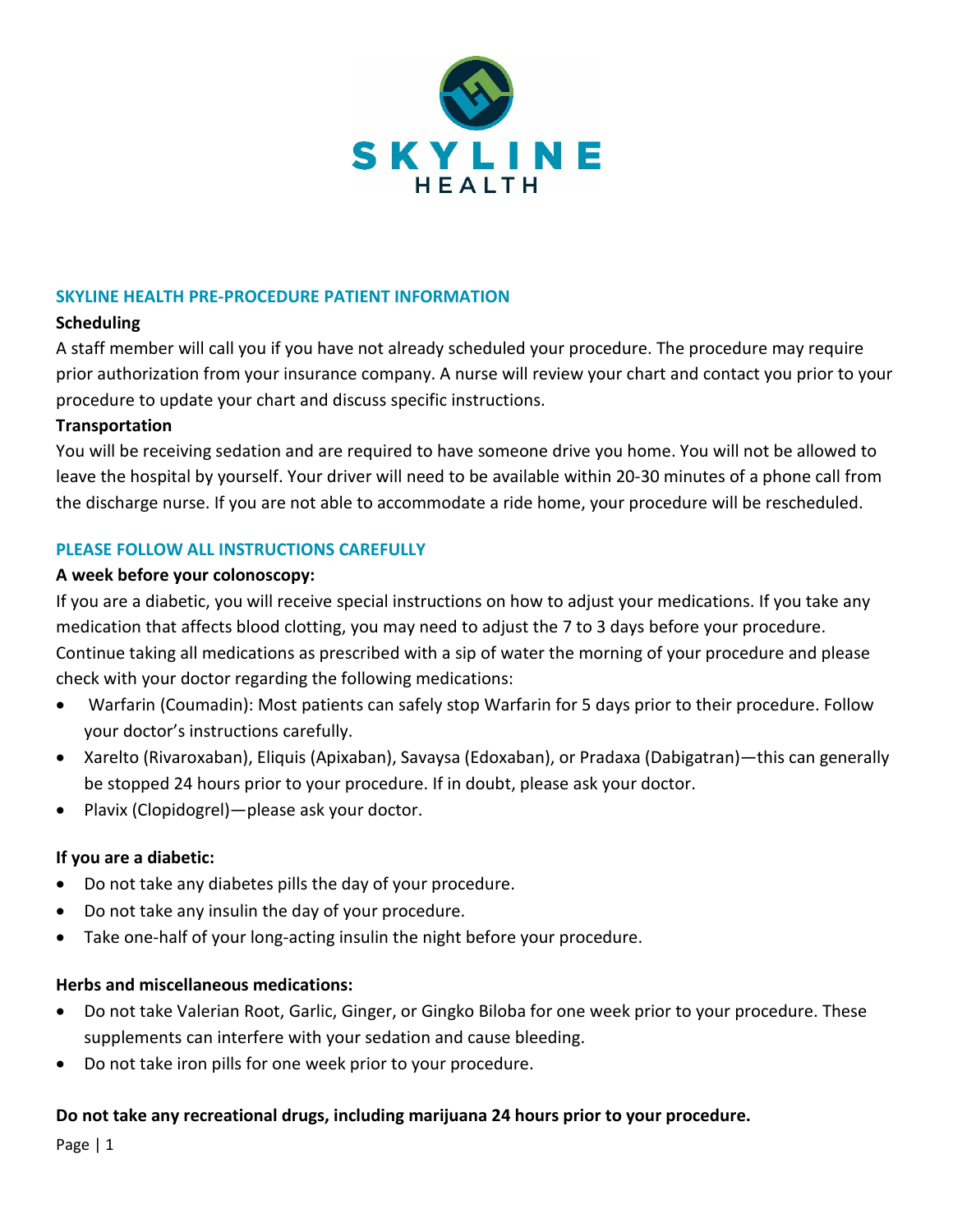#### **PREPARING FOR YOUR COLONOSCOPY**

#### **7 days before your procedure:**

Stop eating any nuts, seeds, corn or popcorn.

### **3-5 days before your procedure:**

- Purchase a variety of clear liquids (no red, blue or purple flavors). Clear liquids mean you can see through it.
	- o Gatorade®, Pedialyte®, or PowerAde®
	- o Clear broth or bouillon
	- o Coffee or tea (no milk or creamer)
	- $\circ$  Carbonated and non-carbonated soft drinks, Kool-Aid®, or other fruit flavored drinks
	- o Stained fruit juices (no pulp) like apple or white grape
	- $\circ$  Jell-O®, popsicles and hard candy.
	- o Gummy candy (without THC, no red, blue or purple)

## **2 days before your procedure:**

• Drink 8 glasses of water or other liquids during the day to avoid dehydration.

## **The day before your procedure:**

- **STOP** eating all solid foods
- **START** a clear liquid diet (no red, blue, or purple flavors)
- **START THE PREP** your doctor has prescribed and follow the instructions closely. Your doctor may add other oral laxatives to be used with your prep.
	- o Brand names include Dulcolax®, Citroma®, Magnesia and LiquiPrep®.

# **The day of your colonoscopy:**

- Unless your doctor tells you otherwise, you will usually take your morning medication with a sip of water up to 2 hours before your colonoscopy. Diabetic patients will need to adjust their medication as directed.
- You will receive sedation and are required to have someone drive you home. No exceptions will be made.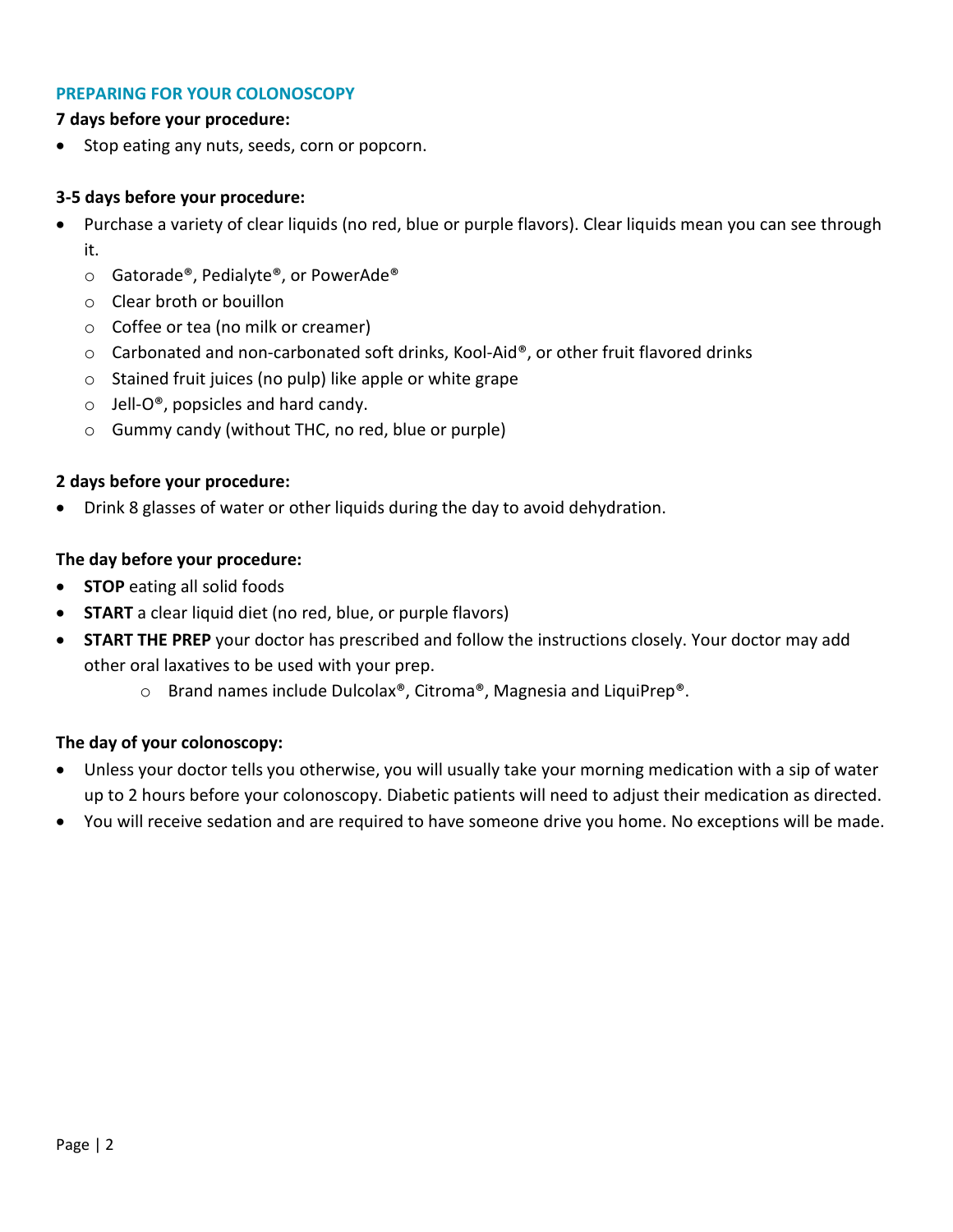# **CLEAR LIQUID DIET—MINIMAL AMOUNT OF 80 OUNCES (10 CUPS)**

It is important to follow a clear liquid diet the day before your procedure. An unclean colon can result in your procedure being rescheduled, missed lesions, increased procedure time and a potential increase in complication rates. A clear liquid diet helps maintain adequate hydration, provides some vital electrolytes, such as sodium, potassium and gives some energy.

- Plain water
- Apple juice and white grape juice
- Lemonade without pulp
- Broth
- Clear sodas
- Sport drinks without red, blue, purple coloring
- Plain gelatin
- Honey
- Popsicles without fruit or fruit pulp without red, blue, purple coloring
- Gummy candy (without THC, no red, blue or purple)
- Tea or coffee without cream

Avoid any liquids NOT listed above. **Avoid all solid foods the entire day** prior to your colonoscopy.

# **BOWEL PREP INSTRUCTIONS**

- Early evening, about 16 hours before your scheduled arrival time, begin your prep. Please do not have any solid food the entire day prior to your colonoscopy regardless of the bowel prep you are taking.
- **SUPREP®** Bowel Prep Kit: Follow directions on box with the exception of having a light breakfast. Do not eat breakfast. It is a split dose preparation. Place the kit in the refrigerator to chill in the morning. Begin first step 16 hours prior to appointment, second step is 4 hours prior to your appointment time. It is helpful to drink the mixture with a straw to bypass the taste buds.
- **MIRALAX®** Prep: This may be purchased over-the-counter and an inexpensive option if insurance does not cover prep costs. You will need the following:
	- o 238-gram bottle of Miralax powder.
	- $\circ$  64-ounce bottle of sports drink such as: Gatorade®, Pedialyte® or PowerAde®.
	- o Four 5mg Dulcolax/Bisacodyl tablets.
	- o Around 4 p.m., take the four 5mg tablets.
	- o Mix the entire bottle of Miralax in 64 ounces of the sports drink and put in the refrigerator.
	- $\circ$  16 hours before your appointment time, drink 32 ounces of the Miralax mixture. Save the other 32 ounces for later. Store in refrigerator.
	- $\circ$  4 hours prior to your appointment time, set alarm and get up to drink the other 32 ounces of Miralax mixture.